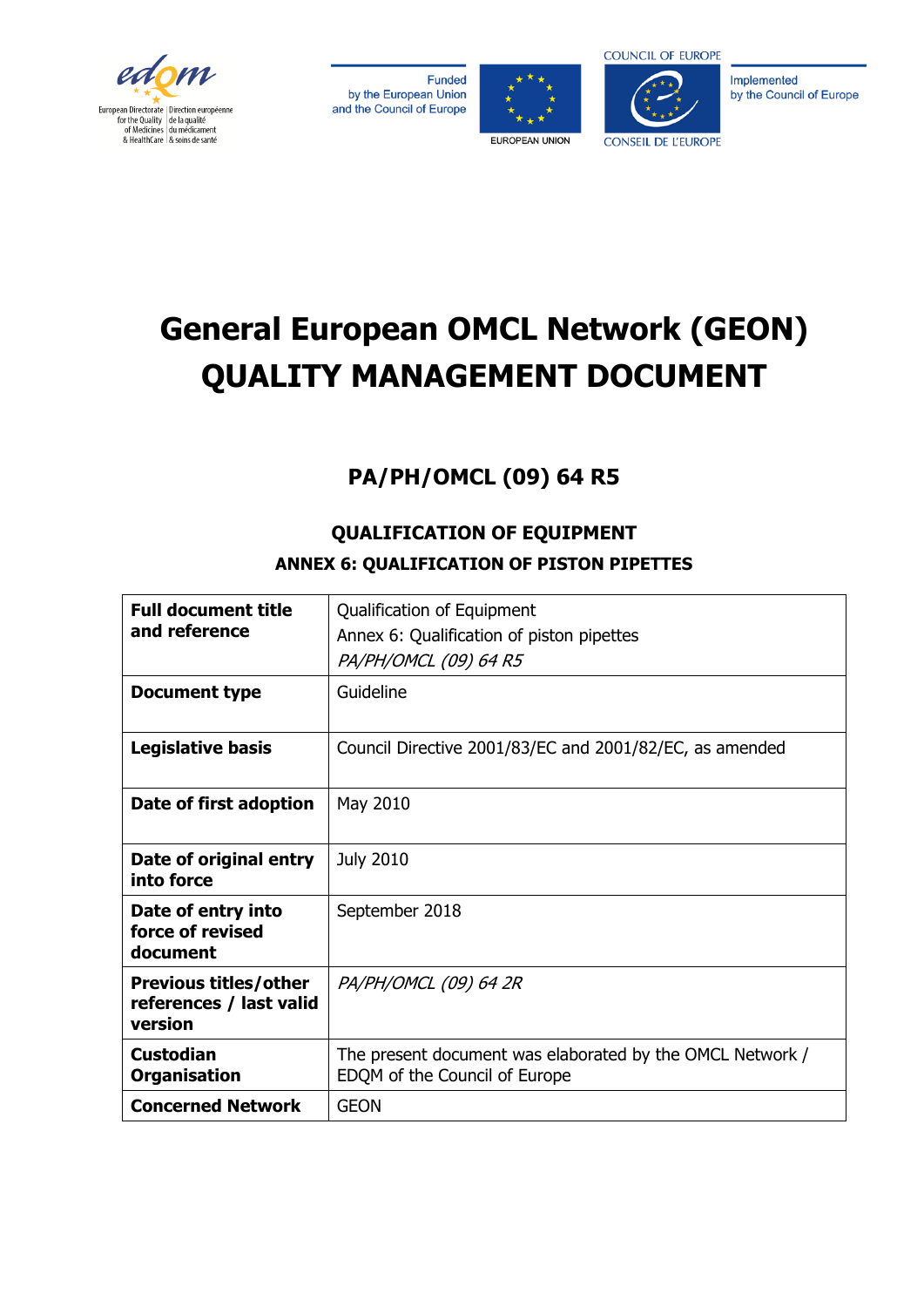#### **ANNEX 6 OF THE OMCL NETWORK GUIDELINE "QUALIFICATION OF EQUIPMENT"**

## **QUALIFICATION OF PISTON PIPETTES**

*Note: Mandatory requirements in this guideline and its annexes are defined using the terms «shall» or «must». The use of «should» indicates a recommendation. For these parts of the text other appropriately justified approaches are acceptable. The term «can» indicates a possibility or an example with non-binding character.*

#### **INTRODUCTION**

The present document is the  $6<sup>th</sup>$  Annex of the core document "Qualification of Equipment", and it should be used in combination with it when planning, performing and documenting the qualification process of piston pipettes.

The core document "Qualification of Equipment" contains the Introduction and general forms for Level I and II of qualification, which are common to all type of instruments.

Level III and IV testing must be carried out being an ISO 17025 requirement.

This Guideline has been elaborated according to the norm ISO 8655 (Parts-1,-2 and -6). Requirements and (if applicable) corresponding typical acceptance criteria given in bold should be applied, however other appropriately justified deviations are acceptable provided they are traceable.

Exemplary procedure described in Annex I, refers to the method given in ISO 8655-6 ("Gravimetric method for the determination of the measurement error") which is the most commonly used. Alternative procedures (e.g. "Non-gravimetric method for the estimation of the performance of the equipment" given in ISO 8655-7) can be applied.

#### **AIM AND SCOPE OF THE GUIDELINE**

This guideline describes the requirements for piston pipettes used in chemical and biological tests irrespective of the mode of operation (manual or electronical).

Requirements and test procedures are based on the EN ISO 8655.

The following types of pipettes have been considered in this guideline:

- 1. Fixed volume monochannel pipettes (air-displacement (type A) and positive displacement or direct displacement pipettes (type D))
- 2. Variable volume monochannel pipettes (air-displacement (type A) and positive displacement or direct displacement pipettes (type D))
- 3. Fixed volume multichannel pipettes (air-displacement (type A))
- 4. Variable volume multichannel pipettes (air-displacement (type A))

NOTE: Repetitive piston pipettes are also covered in the guideline as "variable volume monochannel pipettes (positive displacement or direct displacement.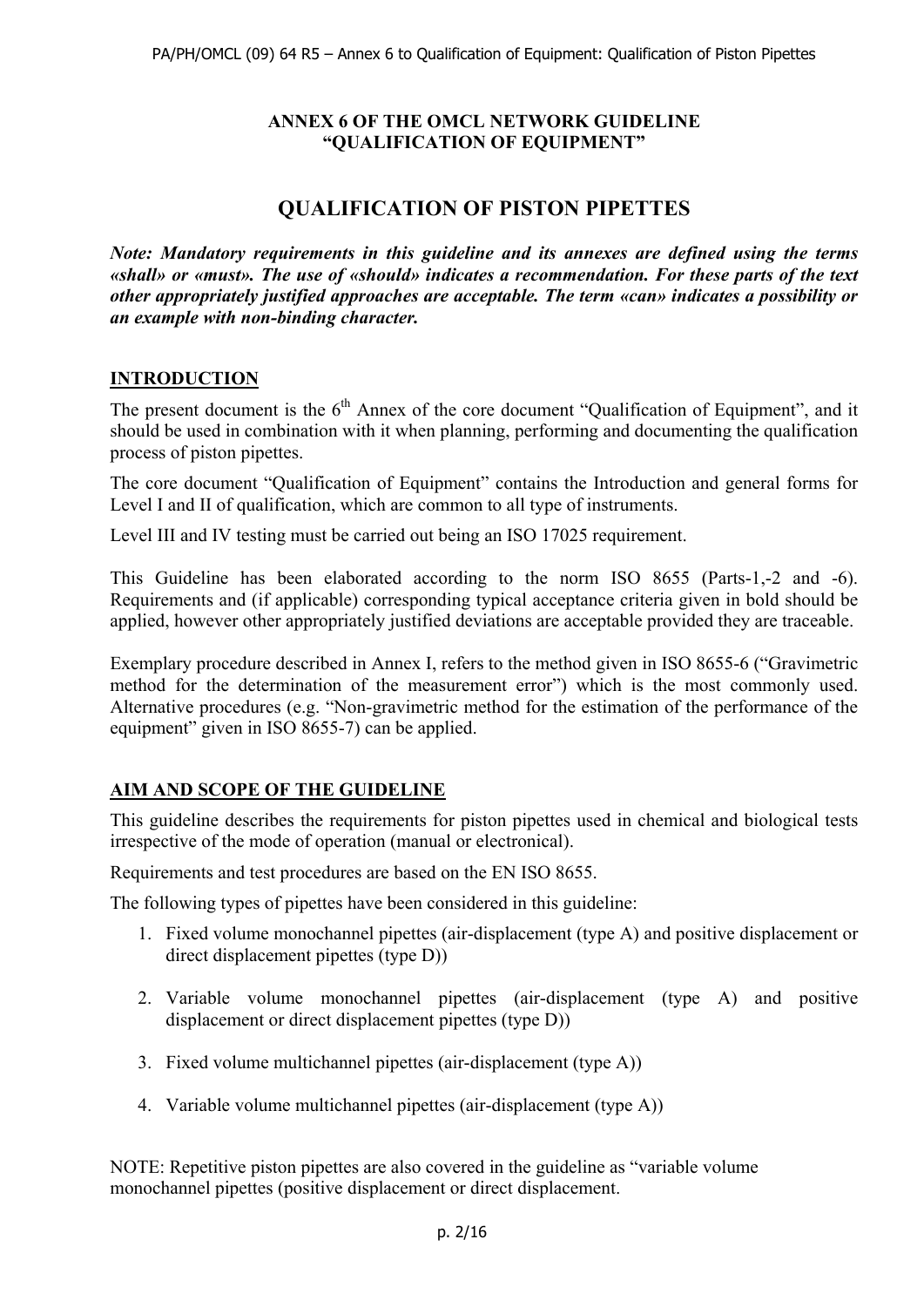#### **CONSIDERATIONS FOR LEVEL I AND II OF EQUIPMENT QUALIFICATION**

It is recommended to:

1) Level I - select a manufacturer of pipettes that can certify its compliance with the requirements of ISO 8655 norm.

2) Level II - check if all requirements set up during the selection are met and all necessary requirements are covered and fulfilled in the provided certificate.

#### **GLOSSARY**

**Nominal volume (as ISO 8655-1):** (piston-operated volumetric apparatus) volume specified by the manufacturer and used for identification and for indication of the measuring range.

NOTE: for a variable-volume piston-operated volumetric apparatus, the nominal volume corresponds to the maximum volume that can be set by the user and that is specified by the manufacturer.

For the other terms refer to JCGM 200:2012 International vocabulary of metrology – Basic and general concepts and associated terms (VIM)

#### **GENERAL CONSIDERATIONS FOR LEVEL III VERIFICATION**

The periodic calibration of pipettes should follow a pre-established calibration plan, in the frame of the Quality Management System of the laboratory.

It is recommended to calibrate the pipettes:

- at reception (unless already calibrated by the supplier).
- once a year during the use of the pipette.
- after any maintenance, repair or adjustment.

As described in ISO 8655-1, the laboratory can consider to perform more frequent and regular calibrations depending on:

- workload of the pipette and number of operators using the pipette
- type of liquids used
- maximum permissible errors selected, depending on the type of use and the accuracy required.

If calibration is carried out by a service provider, the laboratory should verify and preferably choose a provider that is accredited in accordance with ISO/IEC 17025 to perform calibrations in accordance with the specifications of ISO 8655.

If the calibration is performed by internal laboratory operators, the appropriate procedure for calibration should be selected. Using the gravimetric procedure, the laboratory should be equipped by suitable balances in relation to the volume of pipettes to be calibrated and calibration should be carried out under controlled environmental conditions (as described in ISO 8655-6). In case the above cannot be fulfilled, the laboratory should consider sub-contracting calibration to an accredited service provider.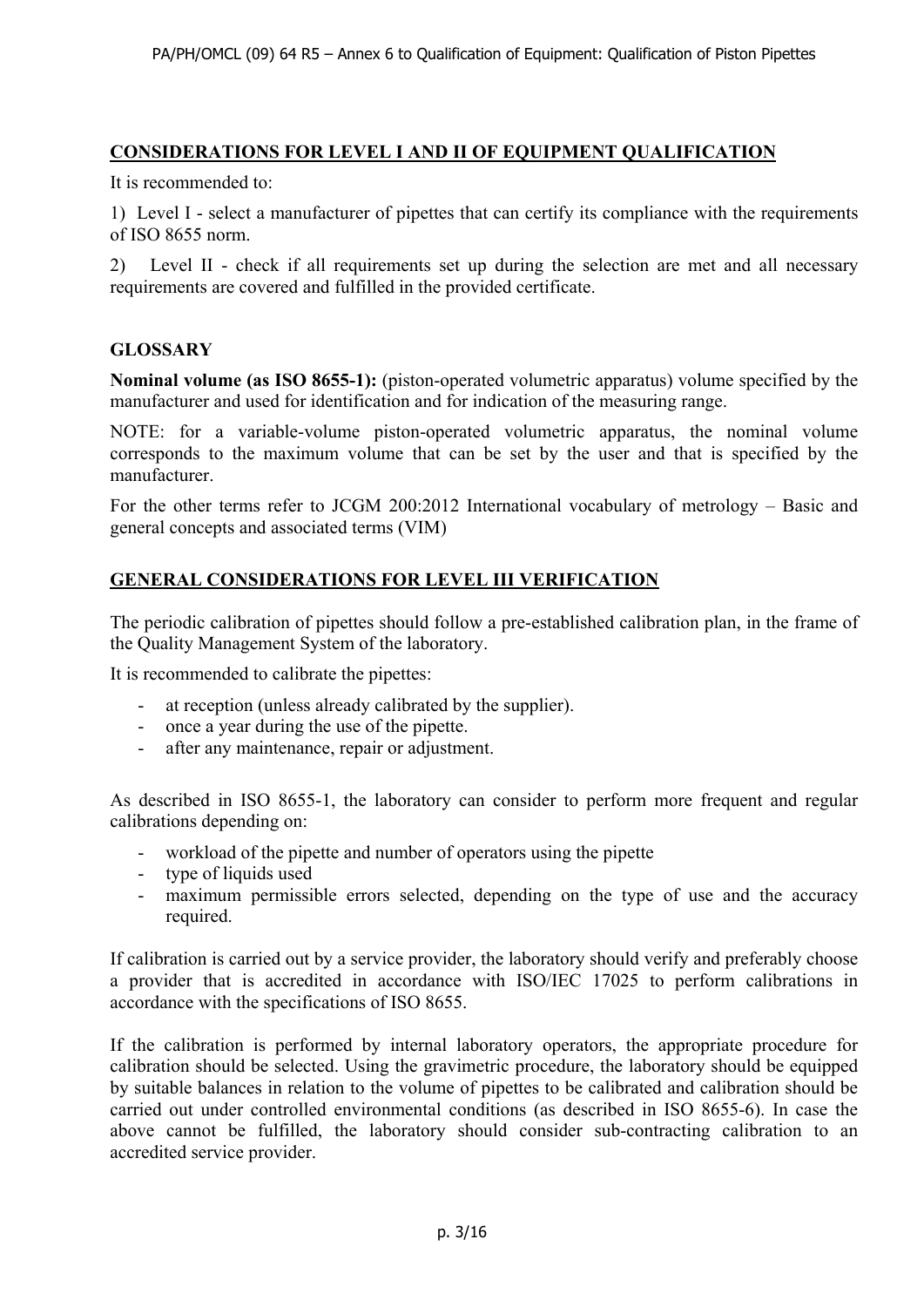Calibration shall be carried out reflecting the routine operations (e.g. operational range of use; e.g. tips used for the calibration of pipettes preferably same type used in daily work; e.g. using same pipetting technique i.e. direct mode or reverse mode).

If the laboratory is working with infectious materials, decontamination (e.g. disassembling) should be done before calibration, according to the instructions provided by the manufacturer.

#### **Environmental Conditions**

Ambient conditions (i.e. air temperature, air relative humidity, atmospheric pressure and water temperature) may influence weighing of the dispensed volume and water density (Z factor), therefore the calibration results can be impacted. As a result, calibration must be performed under controlled environmental conditions (i.e. temperature, humidity and pressure) to minimise the evaporation of water, which is critical for pipettes with dispensing volumes lower than 50  $\mu$ L. Recommendations related environmental conditions are given in Annex I (Settings).

#### **Preliminary checks before calibration**

Correct functionality of pipettes shall be checked before calibration, as follows:

- 1) Function of piston: smooth and positive.
- 2) Tip holder: no marks or distortions, no liquid residues.
- 3) Leakage: no drop is formed at the tip after 10 seconds from withdrawing the nominal volume.
- 4) No internal or external contaminations.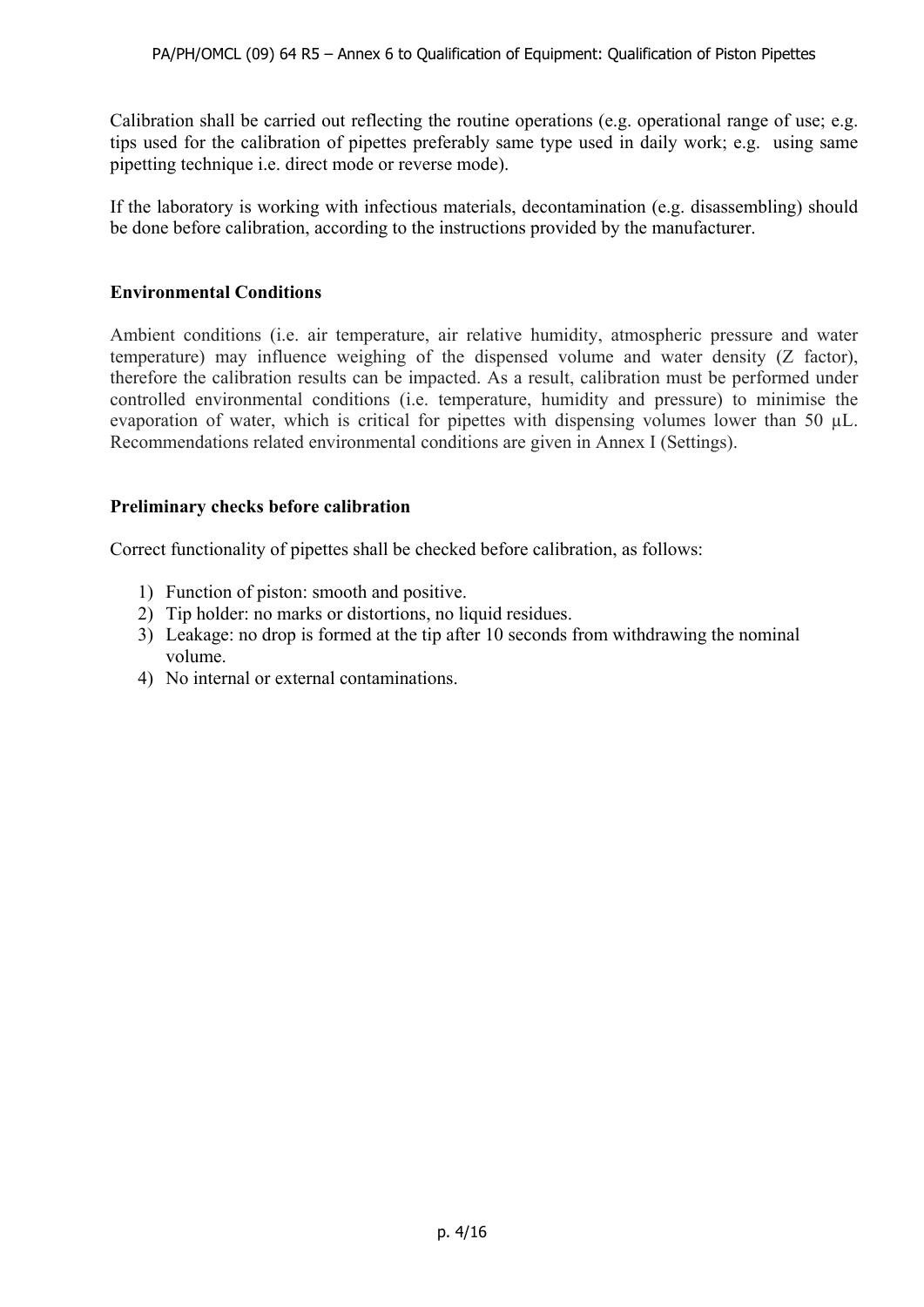## **TABLE I**

## **Level III. Periodic and motivated instrument verification**

#### **Requirements and related typical acceptance criteria are indicated in bold.**

## 1. FIXED AND VARIABLE VOLUME MONOCHANNEL PIPETTES

| 1a. Air-displacement pipettes (type A) |
|----------------------------------------|
|----------------------------------------|

| <b>Parameter to be checked</b>          | <b>Typical criteria</b> |  |
|-----------------------------------------|-------------------------|--|
| maximum permissible<br>systematic error | see Annex I             |  |
| maximum permissible<br>random error     | see Annex I             |  |

#### *1b. Positive displacement or direct displacement pipettes (type D)*

| Parameter to be checked                 | <b>Typical tolerance limits</b> |
|-----------------------------------------|---------------------------------|
| maximum permissible<br>systematic error | see Annex I                     |
| maximum permissible<br>random error     | see Annex I                     |

#### 2. FIXED VOLUME AND VARIABLE VOLUME MULTICHANNEL PIPETTES

| <b>Parameter to be checked</b>          | <b>Typical tolerance limits</b> |  |
|-----------------------------------------|---------------------------------|--|
| maximum permissible<br>systematic error | see Annex I                     |  |
| maximum permissible<br>random error     | see Annex I                     |  |

#### *Air-displacement pipettes (type A)*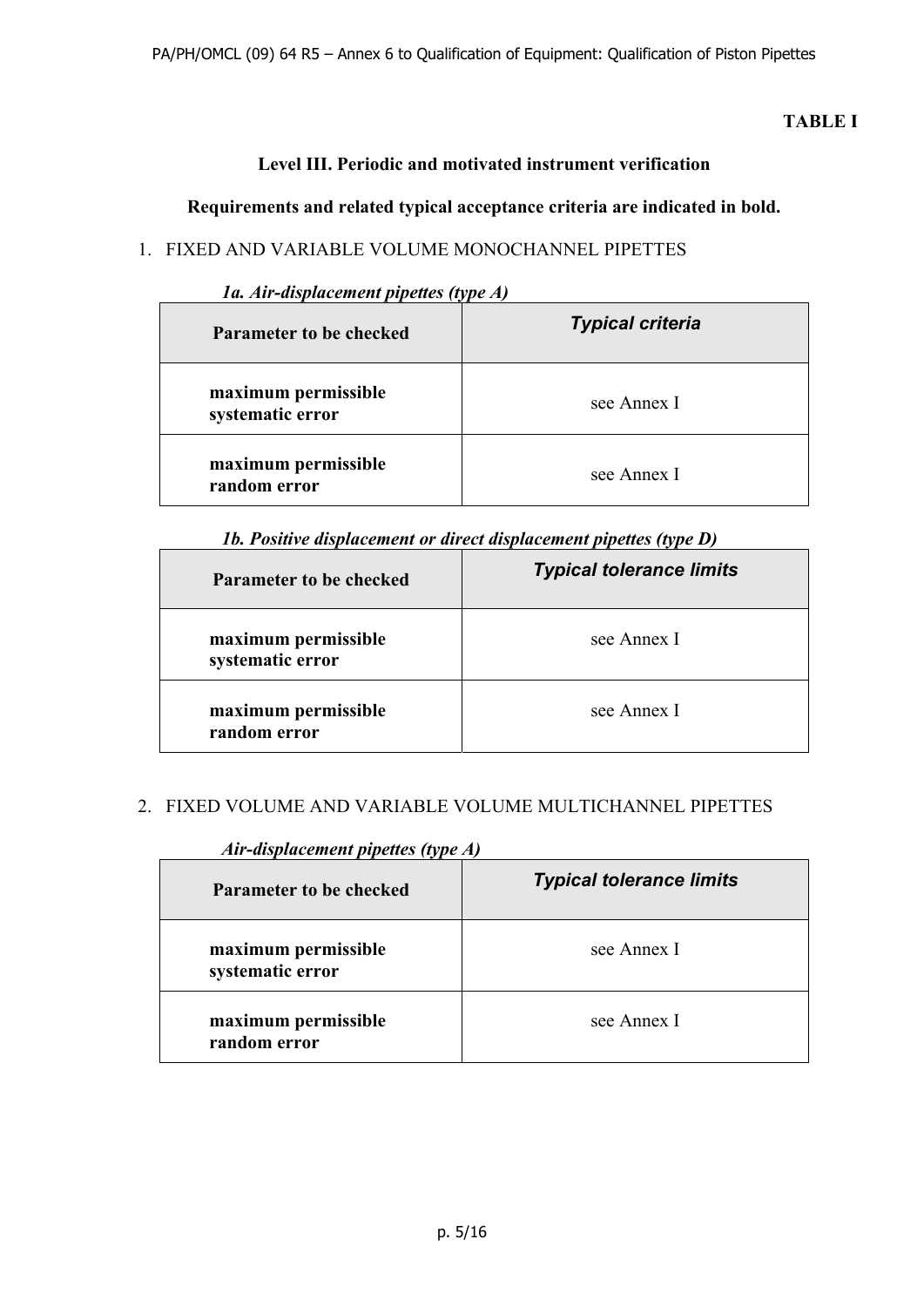#### **Level IV. Before-use checks**

Before routine use, traceability and labelling (e.g. unique identification code, valid calibration date) of the pipettes should be checked.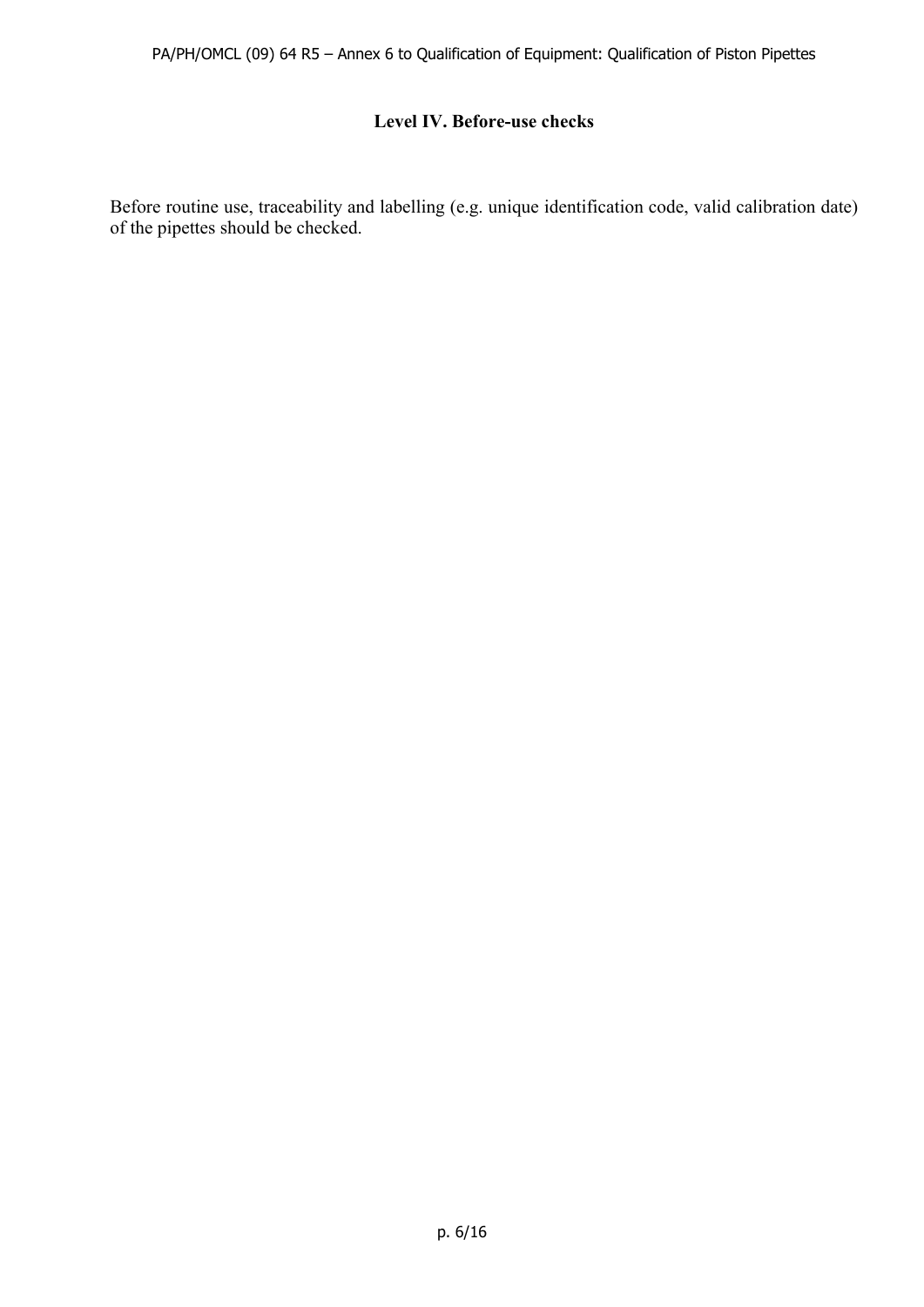#### **ANNEX I**

#### **Level III. Periodic and motivated instrument checks**

In accordance to ISO 8655-6, calibration and verification requirements are fulfilled if the calculated experimental systematic and random errors are within the limits defined in the ISO norm as given below in Tables 4-6. This approach is considered to provide a good metrological estimation of the conformity of pipettes, providing that the conditions given below under "settings" are fulfilled.

#### GRAVIMETRIC TEST

The principle of the gravimetric method is described in ISO 8655-6. In case of selected volume is lower than 50 µL, the effect of the evaporation of the water used is significant. Therefore the loss of mass should be taken into account in the calculation, by following the instructions given in ISO 8655-6 points 7.2.7. and 7.2.8..

#### *Settings:*

- The laboratory where the calibration is performed should be draught free, with a relative humidity ≥ 50 %. In case the volumes selected are lower than 50 µL, an evaporation trap or an open vessel containing water shall be placed inside the balance chamber.
- In addition, the temperature of the laboratory should be between  $15^{\circ}$  and  $30^{\circ}$ C and stable within  $(\pm 0.5 \degree C)$  during calibration.
- All the material needed for the test (e.g. glassware, water, etc.) must be equilibrated for at least 2 hours in the room where the test is performed.

#### *Materials:*

- Analytical balance of appropriate resolution should be used depending on the selected volume of the pipette under test (according to ISO 8655-6), as given below in Table 2

Table 2

| Selected volume of the<br>pipette | <b>Resolution</b> |
|-----------------------------------|-------------------|
| 1 µl to $10 \mu l$                | $0.001$ mg        |
| $> 10 \mu l$ to 100 $\mu l$       | $0.01$ mg         |
| $>100 \mu l$                      | $0.1$ mg          |

- Thermometer with a maximum standard uncertainty of 0.2 °C or better.
- Barometer with a maximum standard uncertainty of 0.5 kPa.
- Alternatively, seek information at the local meteorological station or website of the region. Note: it is important to take into account that the air pressure in an air-conditioned laboratory might be significantly different *versus* the external, so barometric reading from a meteorological station may be misleading.
- Hygrometer with a maximum standard uncertainty of 10%.
- Weighing vessel of suitable size filled (height / diameter ratio of at least 3:1), with purified water to a depth of at least 3 mm.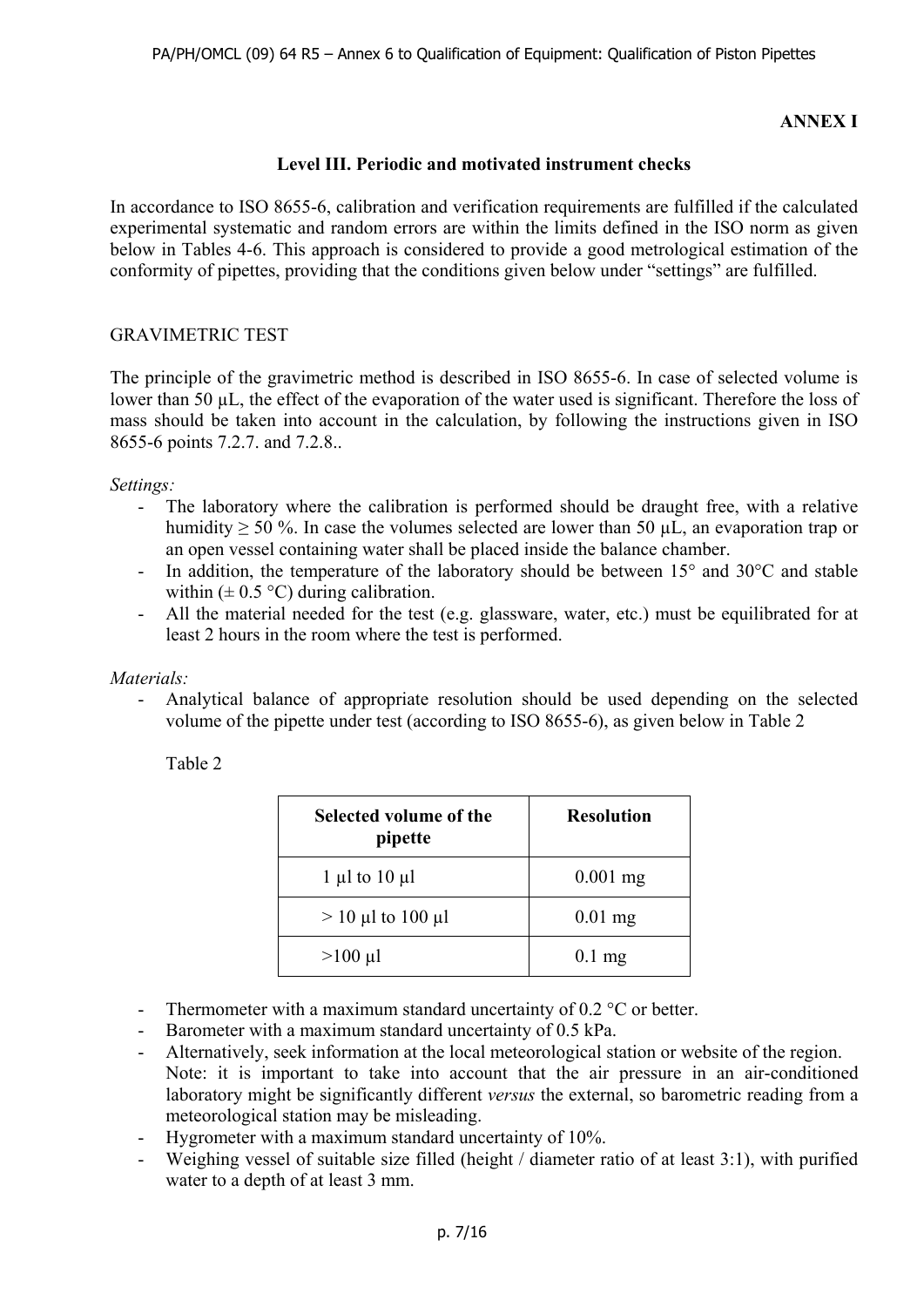- A reservoir vessel with purified water (minimum quality level 3, see norm ISO 3696) to an excess that allows performing all tests e.g. greater than 10 times the dispensed volume.
- Tips appropriate for the pipette to be calibrated.

#### *Method:*

- *1)* Selection of volumes:
- **-** Variable volume pipettes are tested at 3 different volumes, each with 10 replicates:
	- **-** the nominal volume
	- **-** 50 % of the nominal volume
	- **-** the lower limit of the useful volume range or 10 % of the nominal volume (whichever is greater)
- **-** Each channel of multi-channel pipettes is checked separately with 3 different volumes, each with 10 replicates:
	- the nominal volume
	- 50 % of the nominal volume
	- 10 % of the nominal volume
- For repetitive piston pipettes the nominal volume is depending on the tips used. Thus, these pipettes shall be calibrated with the tips routinely used. If other tips are used, accuracy and precision may be assured by the use of tips with a manufacturer's certificate confirming compliance with ISO 8655 requirements, or the calibration must be repeated with all types of tips used. The calibration shall be carried out by selecting the lowest, intermediate and the higher dispensed volume of the aliquots. For each selected volume 10 replicates should be made, for a total of 12 replicates considering that the first and the last ones should be discarded.

The laboratory should document if different volumes than the above specified are chosen for calibration (e.g. in case of specific operational needs).

- *2)* Measure the temperature of the test liquid and atmospheric pressure at beginning of the calibration.
- *3)* Place the appropriate tip on the pipette.
- *4)* For variable volume pipettes select the volume to be tested.
- *5)* Dip the pipette into the test liquid
- *6)* For air-displacement pipettes, fill the pipette at least 5 times with the test liquid and discard the fillings (pre-wetting).
- *7)* Hold the pipette vertically.
- *8)* Before withdrawing the liquid, dip the tip below the surface to be immersed for 2-3 mm in the test liquid.
- *9)* During liquid withdrawing, push the plunger smoothly until coming to rest with a light and consistent force at the first stop and then release the plunger at a constant rate.
- *10)* Dispense the volume slowly and evenly.
- *11)* Pull the pipette tip slowly out of the liquid, wiping it on the vessel wall.
- *12)* Determine the tare mass (reset balance).
- *13)* Deliver the test liquid slowly to the weighing vessel.
- *14)* When delivering the test liquid into the weighing vessel, touch with the tip against the recipient wall near the liquid surface, holding the pipette at an angle of 30-45°, sliding up the tip in the wall over 8-10 mm before releasing the plunger. After withdrawing and before removing the tip from the liquid, pause for 1 s.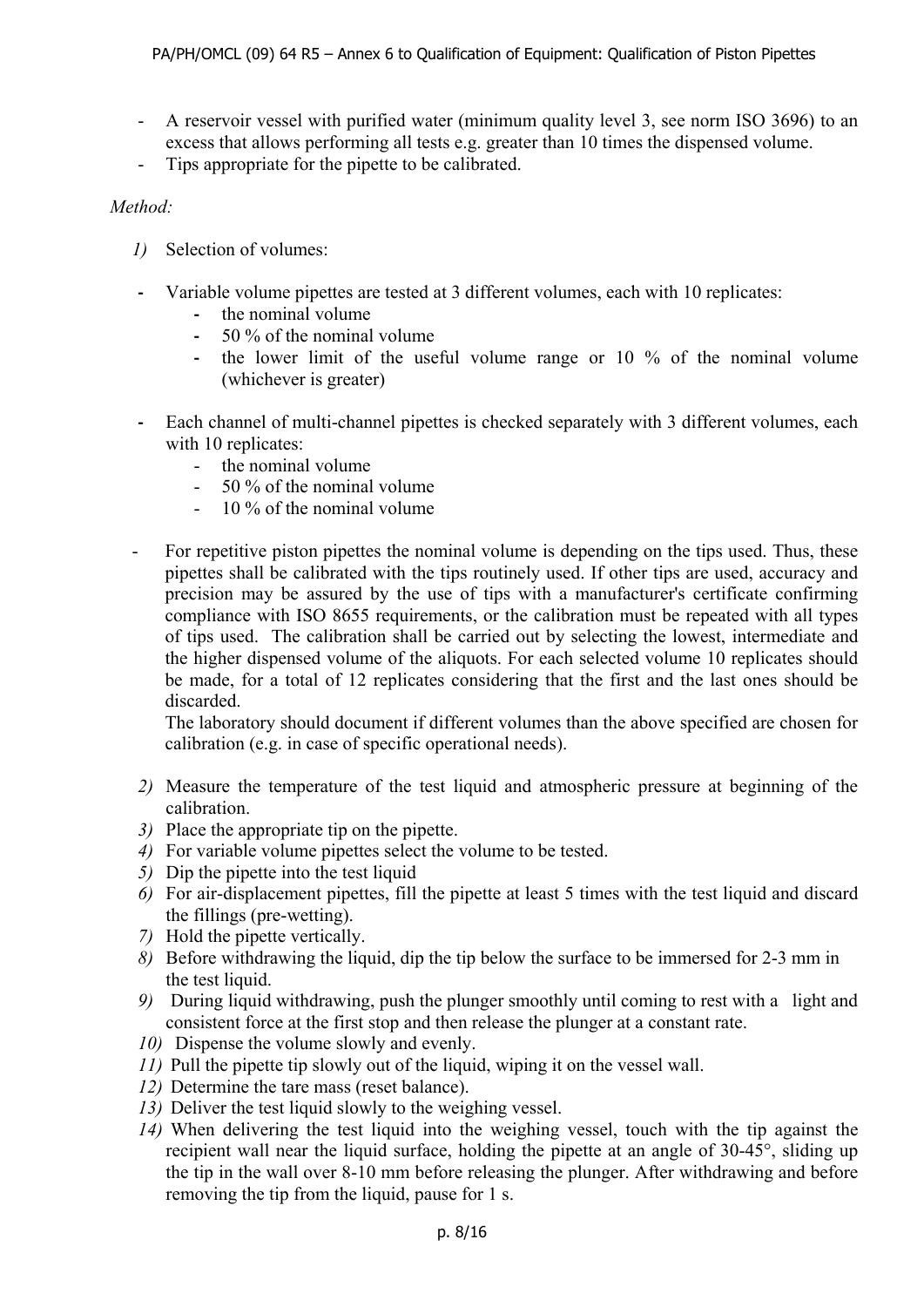- *15)* Record the weighted mass.
- *16)* Repeat withdrawing and dispensing of the test liquid 9 times.
- *17)* Measure the temperature of the test liquid at the end of calibration.

#### NOTES:

- 1. When performing the calibration tests, the pipette tips can be changed as frequently as considered necessary. It should be kept in mind to pre-wet every new tip. This procedure can be adapted depending on manufacturer's instructions and technical specifications for different types of pipettes and tips.
- 1. To minimize handling of the pipette and tip, hold the pipette loosely. The heat transfer from hands and pipettes and/or tips may affect the volumes delivered.

#### *Calculations:*

**-** Calculate the mean temperature *t* of the test liquid (rounded to the nearest 0.5 °C)

| $t = \frac{t_1 + t_2}{t_1 + t_2}$ | mean temperature<br>temperature before the first weighing |
|-----------------------------------|-----------------------------------------------------------|
|                                   | temperature after the last weighing                       |

- **-** Use the barometric pressure B and mean temperature *t* to find the corresponding Z-factor from the Table 3 below
- **-** Calculate the volume  $V_i$  in  $\mu$  from the individual masses  $m_i$ .

| $V_i = Z \times m_i$ | individual volume (calculated)  |
|----------------------|---------------------------------|
|                      | weight of the individual volume |

**-** Calculate the mean volume  $\overline{V}$  from the series of volumes.

$$
\overline{V} = \frac{\sum V_i}{n}
$$
 mean of the individual volumes from the series individual volume (calculated)  
\n*n* number of weighings in the series

**-** Calculate the systematic error (accuracy) *e*, which is the difference between the mean volume of actual measurements and the true value as specified by the selected volume *Vs*. Accuracy is expressed in µL.

|                 | accuracy                                           |
|-----------------|----------------------------------------------------|
| $e = V - V_{s}$ | $V$ mean of the individual volumes from the series |
|                 | $V_s$ selected volume                              |

Systematic error can be also expressed as percentage %

$$
e_s = 100(\overline{V} - V_s)/V_s
$$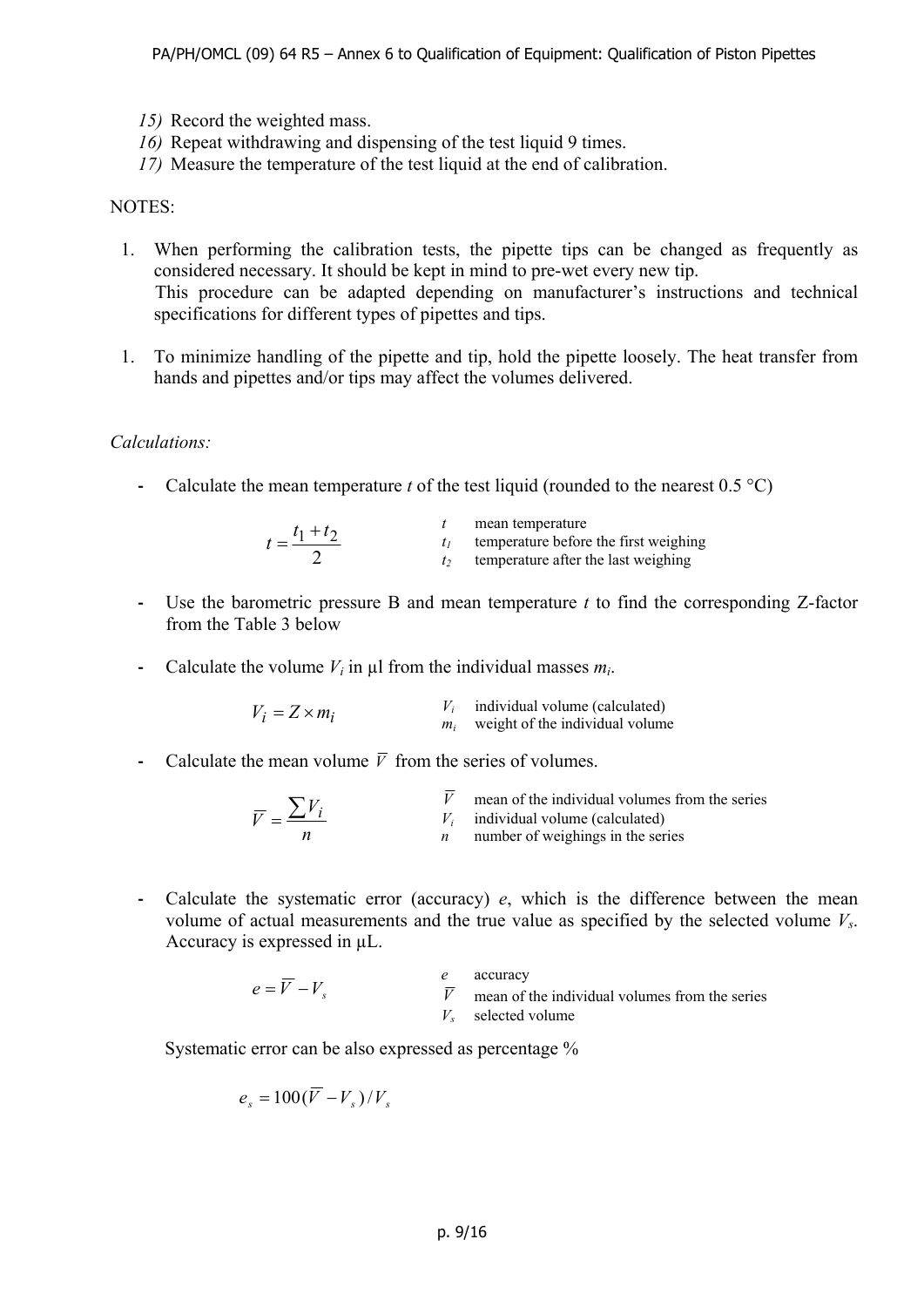**-** Calculate the random error (repeatability) *s*, which quantifies the scattering of individual weighing of dispensed volumes as absolute value ( $\mu$ L). Random error can be also expressed as percentage % by the variation coefficient (CV). Formulas are provided below:

$$
s = \sqrt{\frac{\sum (V_i - \overline{V})^2}{n-1}}
$$
 is repeatedly  
vi individual volume (calculated)  
mean of the individual volumes from the series  
number of weightings in the series  

$$
CV = \frac{100 \times s}{\sqrt{1 - \frac{100}{\sqrt{1 - \frac{100}{\sqrt{1 - \frac{100}{\sqrt{1 - \frac{100}{\sqrt{1 - \frac{100}{\sqrt{1 - \frac{100}{\sqrt{1 - \frac{100}{\sqrt{1 - \frac{100}{\sqrt{1 - \frac{100}{\sqrt{1 - \frac{100}{\sqrt{1 - \frac{100}{\sqrt{1 - \frac{100}{\sqrt{1 - \frac{100}{\sqrt{1 - \frac{100}{\sqrt{1 - \frac{100}{\sqrt{1 - \frac{100}{\sqrt{1 - \frac{100}{\sqrt{1 - \frac{100}{\sqrt{1 - \frac{100}{\sqrt{1 - \frac{100}{\sqrt{1 - \frac{100}{\sqrt{1 - \frac{100}{\sqrt{1 - \frac{100}{\sqrt{1 - \frac{100}{\sqrt{1 - \frac{100}{\sqrt{1 - \frac{100}{\sqrt{1 - \frac{100}{\sqrt{1 - \frac{100}{\sqrt{1 - \frac{100}{\sqrt{1 - \frac{100}{\sqrt{1 - \frac{100}{\sqrt{1 - \frac{100}{\sqrt{1 - \frac{100}{\sqrt{1 - \frac{100}{\sqrt{1 - \frac{100}{\sqrt{1 - \frac{100}{\sqrt{1 - \frac{100}{\sqrt{1 - \frac{100}{\sqrt{1 - \frac{100}{\sqrt{1 - \frac{100}{\sqrt{1 - \frac{100}{\sqrt{1 - \frac{100}{\sqrt{1 - \frac{100}{\sqrt{1 - \frac{100}{\sqrt{1 - \frac{100}{\sqrt{1 - \frac{100}{\sqrt{1 - \frac{100}{\sqrt{1 - \frac{100}{\sqrt{1 - \frac{100}{\sqrt{1 - \frac{100}{\sqrt{1 - \frac{100}{\sqrt{1 - \frac{100}{\sqrt{1 - \frac{100}{\sqrt{1 - \frac{10}{\sqrt{1 - \frac{10}{\sqrt{1 - \frac{10}{\sqrt{1 - \frac{10}{\sqrt{
$$

CV variation coefficient

#### *Limits*:

The limits for the maximum permissible systematic error and the maximum permissible random error are given in Tables 4-6 for the different types of pipettes. They are applicable to pipettes used for quantitative determinations.

*V*

The laboratory may specify limits notwithstanding the limits given in Tables 4-6 in order to meet the laboratory's requirements or manufacturer's specifications. For the definition of these differing limits the uncertainty of measurement should be taken into consideration. In this case, the limits defined must be justified and must take into account the use of each pipette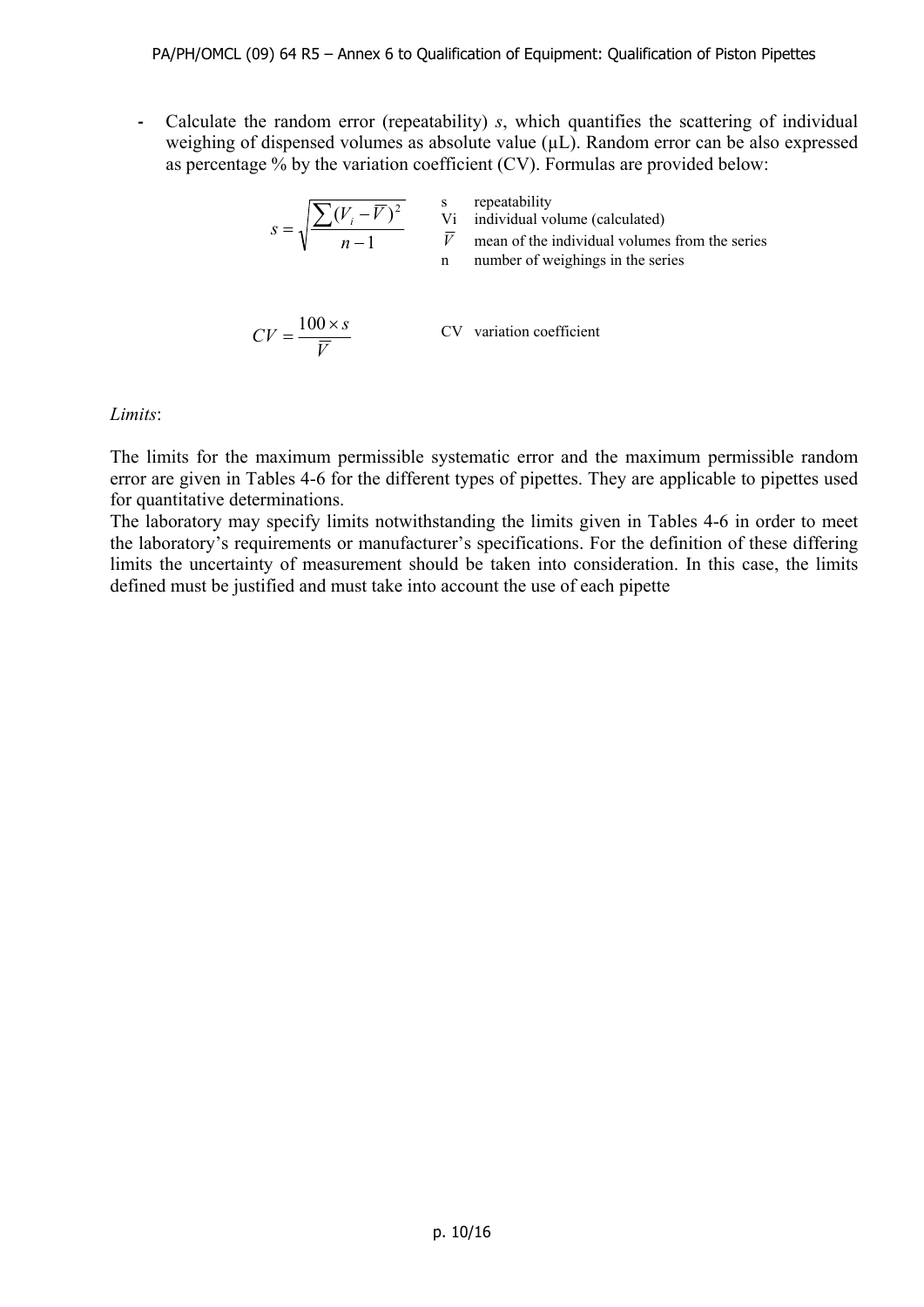| $t(^{\circ}C)$ | $B$ (kPa) | 80     | 85     | 90     | 95<br>$Z(\mu L/mg)$ | 100    | 101.3  | 105    |
|----------------|-----------|--------|--------|--------|---------------------|--------|--------|--------|
| 15.0           |           | 1.0017 | 1.0018 | 1.0019 | 1.0019              | 1.0020 | 1.0020 | 1.0020 |
| 15.5           |           | 1.0018 | 1.0019 | 1.0019 | 1.0020              | 1.0020 | 1.0021 | 1.0021 |
| 16.0           |           | 1.0019 | 1.0020 | 1.0020 | 1.0021              | 1.0021 | 1.0021 | 1.0022 |
| 16.5           |           | 1.0020 | 1.0020 | 1.0021 | 1.0021              | 1.0022 | 1.0022 | 1.0022 |
| 17.0           |           | 1.0021 | 1.0021 | 1.0022 | 1.0022              | 1.0023 | 1.0023 | 1.0023 |
| 17.5           |           | 1.0022 | 1.0022 | 1.0023 | 1.0023              | 1.0024 | 1.0024 | 1.0024 |
| 18.0           |           | 1.0022 | 1.0023 | 1.0023 | 1.0024              | 1.0025 | 1.0025 | 1.0025 |
| 18.5           |           | 1.0023 | 1.0024 | 1.0024 | 1.0025              | 1.0025 | 1.0026 | 1.0026 |
| 19.0           |           | 1.0024 | 1.0025 | 1.0025 | 1.0026              | 1.0026 | 1.0027 | 1.0027 |
| 19.5           |           | 1.0025 | 1.0026 | 1.0026 | 1.0027              | 1.0027 | 1.0028 | 1.0028 |
| 20.0           |           | 1.0026 | 1.0027 | 1.0027 | 1.0028              | 1.0028 | 1.0029 | 1.0029 |
| 20.5           |           | 1.0027 | 1.0028 | 1.0028 | 1.0029              | 1.0029 | 1.0030 | 1.0030 |
| 21.0           |           | 1.0028 | 1.0029 | 1.0029 | 1.0030              | 1.0031 | 1.0031 | 1.0031 |
| 21.5           |           | 1.0030 | 1.0030 | 1.0031 | 1.0031              | 1.0032 | 1.0032 | 1.0032 |
| 22.0           |           | 1.0031 | 1.0031 | 1.0032 | 1.0032              | 1.0033 | 1.0033 | 1.0033 |
| 22.5           |           | 1.0032 | 1.0032 | 1.0033 | 1.0033              | 1.0034 | 1.0034 | 1.0034 |
| 23.0           |           | 1.0033 | 1.0033 | 1.0034 | 1.0034              | 1.0035 | 1.0035 | 1.0036 |
| 23.5           |           | 1.0034 | 1.0035 | 1.0035 | 1.0036              | 1.0036 | 1.0036 | 1.0037 |
| 24.0           |           | 1.0035 | 1.0036 | 1.0036 | 1.0037              | 1.0037 | 1.0038 | 1.0038 |
| 24.5           |           | 1.0037 | 1.0037 | 1.0038 | 1.0038              | 1.0039 | 1.0039 | 1.0039 |
| 25.0           |           | 1.0038 | 1.0038 | 1.0039 | 1.0039              | 1.0040 | 1.0040 | 1.0040 |
| 25.5           |           | 1.0039 | 1.0040 | 1.0040 | 1.0041              | 1.0041 | 1.0041 | 1.0042 |
| 26.0           |           | 1.0040 | 1.0041 | 1.0041 | 1.0042              | 1.0042 | 1.0043 | 1.0043 |
| 26.5           |           | 1.0042 | 1.0042 | 1.0043 | 1.0043              | 1.0044 | 1.0044 | 1.0044 |
| 27.0           |           | 1.0043 | 1.0044 | 1.0044 | 1.0045              | 1.0045 | 1.0045 | 1.0046 |
| 27.5           |           | 1.0045 | 1.0045 | 1.0046 | 1.0046              | 1.0047 | 1.0047 | 1.0047 |
| 28.0           |           | 1.0046 | 1.0046 | 1.0047 | 1.0047              | 1.0048 | 1.0048 | 1.0048 |
| 28.5           |           | 1.0047 | 1.0048 | 1.0048 | 1.0049              | 1.0049 | 1.0050 | 1.0050 |
| 29.0           |           | 1.0049 | 1.0049 | 1.0050 | 1.0050              | 1.0051 | 1.0051 | 1.0051 |
| 29.5           |           | 1.0050 | 1.0051 | 1.0051 | 1.0052              | 1.0052 | 1.0052 | 1.0053 |
| 30.0           |           | 1.0052 | 1.0052 | 1.0053 | 1.0053              | 1.0054 | 1.0054 | 1.0054 |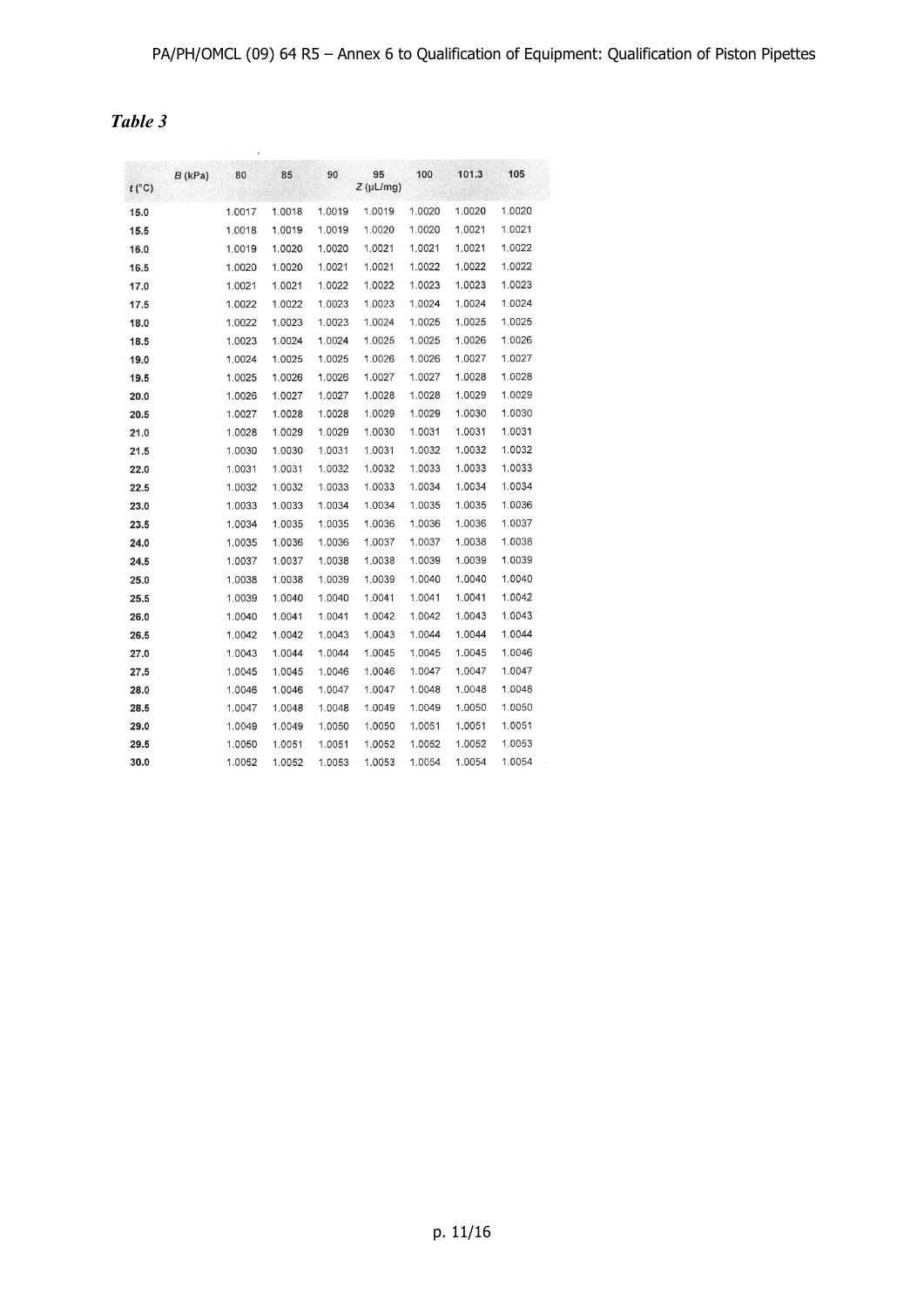| nominal volume | maximum permissible<br>systematic error |            |            | maximum permissible<br>random error |
|----------------|-----------------------------------------|------------|------------|-------------------------------------|
| $[\mu]$        | $[\%]$                                  | $[\mu 1]$  | $[\%]$     | $[\mu 1]$                           |
| $\mathbf{1}$   | ± 5.0                                   | $\pm 0.05$ | ± 5.0      | $\pm 0.05$                          |
| $\overline{2}$ | ± 4.0                                   | $\pm 0.08$ | $\pm\,2.0$ | $\pm 0.04$                          |
| 5              | ± 2.5                                   | ± 0.125    | $\pm 1.5$  | ± 0.075                             |
| 10             | $\pm$ 1.2                               | $\pm 0.12$ | $\pm 0.8$  | $\pm 0.08$                          |
| 20             | $\pm 1.0$                               | $\pm 0.2$  | $\pm$ 0.5  | $\pm 0.1$                           |
| 50             | $\pm 1.0$                               | $\pm 0.5$  | $\pm 0.4$  | $\pm 0.2$                           |
| 100            | $\pm 0.8$                               | $\pm 0.8$  | $\pm 0.3$  | $\pm 0.3$                           |
| 200            | $\pm 0.8$                               | ± 1.6      | $\pm 0.3$  | $\pm 0.6$                           |
| 500            | $\pm 0.8$                               | ± 4.0      | $\pm 0.3$  | $\pm 1.5$                           |
| 1000           | $\pm 0.8$                               | $\pm 8.0$  | $\pm 0.3$  | ± 3.0                               |
| 2000           | $\pm 0.8$                               | ± 16.0     | $\pm 0.3$  | $\pm 6.0$                           |
| 5000           | $\pm\,0.8$                              | ± 40.0     | $\pm 0.3$  | ± 15.0                              |
| 10000          | $\pm$ 0.6                               | $\pm 60.0$ | $\pm 0.3$  | ± 30.0                              |

*Type A: Fixed and variable volume monochannel pipettes (air-displacement)* 

#### NOTE 1:

For variable volume piston pipettes, the limits for permitted systematic error and permitted random errors (expressed as absolute values i.e.  $\mu$ L) are set up at the higher volume of the range. E.g. variable volume piston pipette working in a range from 10  $\mu$ l to 100  $\mu$ l, the maximum permissible systematic/random errors are respectively  $\pm$  0.8 µL and  $\pm$  0.3 µL for every volume within the range 10-100 µL.

#### NOTE 2:

For pipettes having a nominal volume not mentioned in the table above the limits of the nearest higher volume are valid.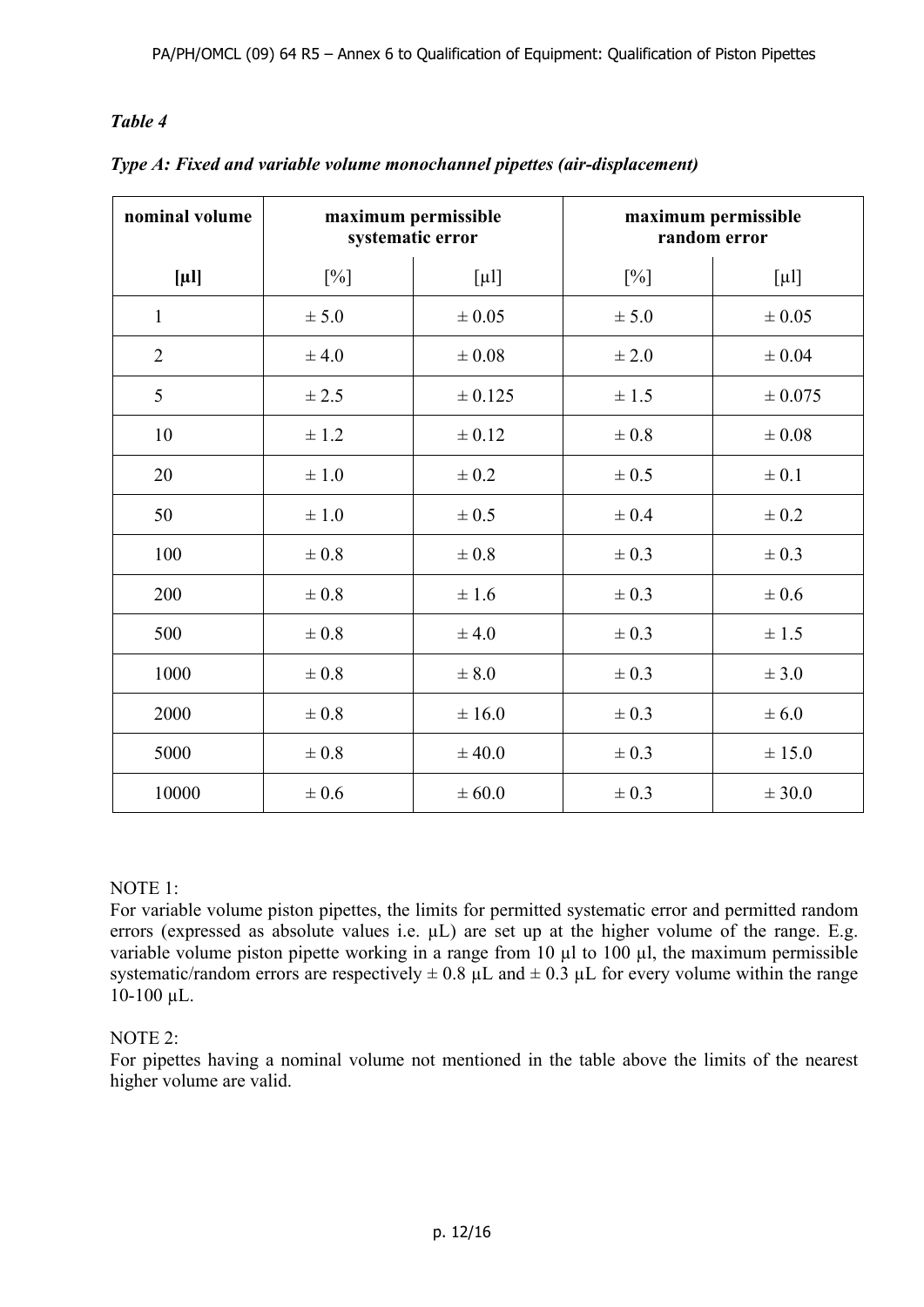| nominal volume | maximum permissible<br>systematic error |            |           | maximum permissible<br>random error |
|----------------|-----------------------------------------|------------|-----------|-------------------------------------|
| $[\mu]$        | $[\%]$                                  | $[\mu$ l]  | $[\%]$    | $[\mu$ l]                           |
| 5              | ± 2.5                                   | $\pm 0.13$ | $\pm$ 1.5 | $\pm 0.08$                          |
| 10             | $\pm 2.0$                               | $\pm 0.2$  | $\pm 1.0$ | $\pm 0.1$                           |
| 20             | $\pm 2.0$                               | $\pm 0.4$  | $\pm 0.8$ | $\pm 0.6$                           |
| 50             | $\pm$ 1.4                               | $\pm 0.7$  | $\pm 0.6$ | $\pm 0.3$                           |
| 100            | $\pm$ 1.5                               | $\pm 1.5$  | $\pm 0.6$ | $\pm 0.6$                           |
| 200            | $\pm$ 1.5                               | $\pm$ 3.0  | $\pm 0.4$ | $\pm 0.8$                           |
| 500            | $\pm$ 1.2                               | $\pm 6.0$  | $\pm 0.4$ | $\pm 2.0$                           |
| 1000           | $\pm$ 1.2                               | $\pm$ 12.0 | $\pm 0.4$ | $\pm 4.0$                           |

*Type D: Fixed and variable volume monochannel pipettes (positive displacement or direct displacement)*

#### NOTE 1:

For variable volume piston pipettes (i.e. working in a nominal range of volumes), the limits for permitted systematic error and permitted random errors (expressed as absolute values i.e. µl) are set up at the higher volume of the range. E.g. variable volume piston pipette with a volume range from 10 µL to 100 µL the maximum permissible systematic errors and maximum permissible random errors are respectively  $\pm 1.5 \mu L \pm 0.6 \mu L$  for every volume within the range 10-100  $\mu L$ 

#### NOTE 2:

For pipettes having a nominal volume not mentioned in the table above the limits of the nearest higher volume are valid.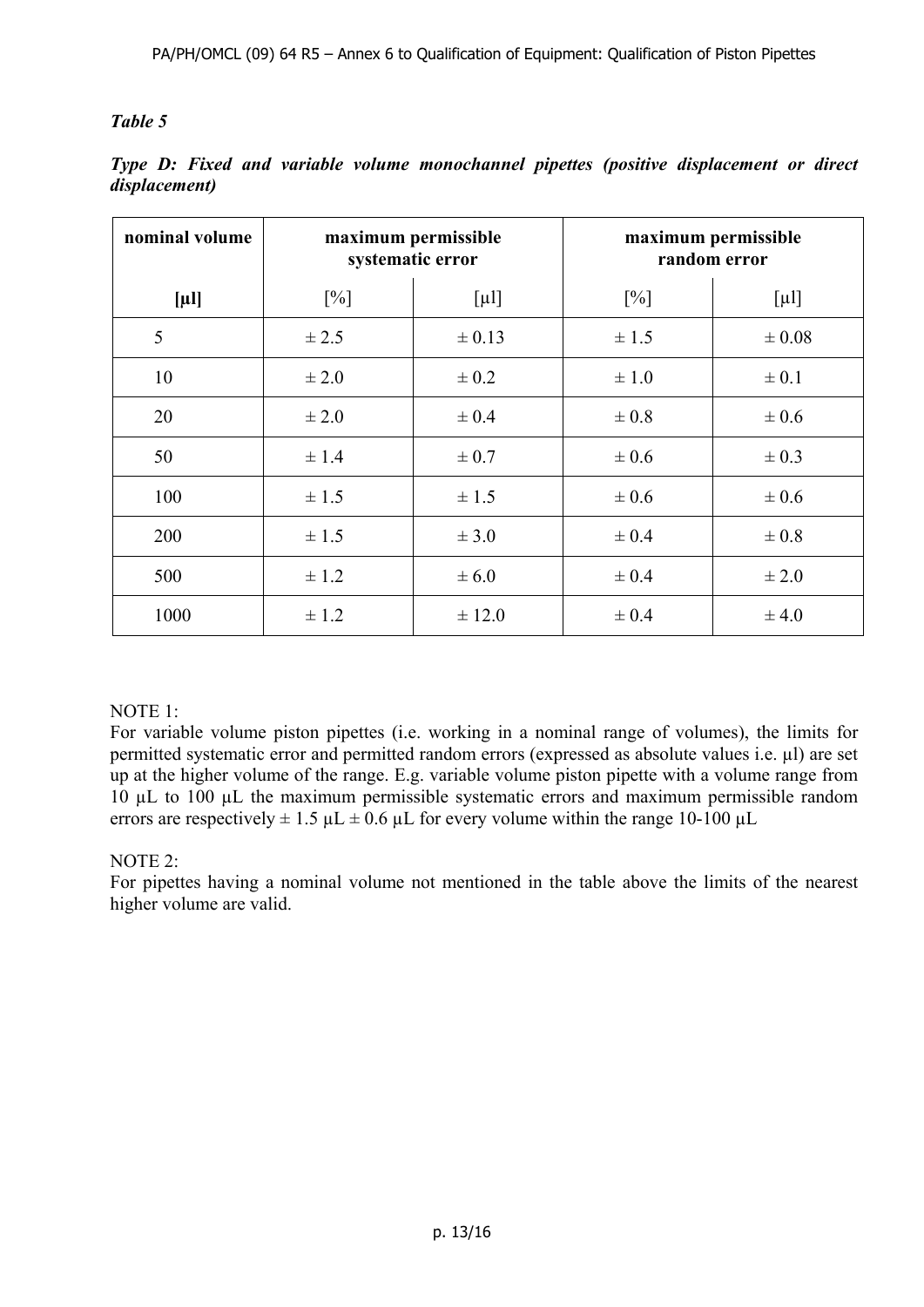| nominal volume | maximum permissible<br>systematic error |            |            | maximum permissible<br>random error |
|----------------|-----------------------------------------|------------|------------|-------------------------------------|
| $[\mu]$        | $[\%]$                                  | $[\mu 1]$  | $[\%]$     | $[\mu$ l]                           |
| $\mathbf{1}$   | $\pm 10$                                | $\pm 0.10$ | $\pm 10.0$ | $\pm 0.1$                           |
| $\overline{2}$ | $\pm$ 8                                 | $\pm 0.16$ | ± 4.0      | $\pm 0.08$                          |
| 5              | $\pm$ 5                                 | $\pm 0.25$ | ± 3.0      | ± 0.150                             |
| 10             | ± 2.4                                   | $\pm 0.24$ | ± 1.6      | $\pm 0.16$                          |
| 20             | $\pm 2$                                 | $\pm 0.40$ | $\pm$ 1.0  | $\pm 0.2$                           |
| 50             | $\pm$ 2                                 | $\pm 1.0$  | $\pm 0.8$  | $\pm 0.4$                           |
| 100            | ± 1.6                                   | ± 1.6      | $\pm 0.6$  | $\pm 0.6$                           |
| 200            | ±1.6                                    | ± 3.2      | $\pm$ 0.6  | $\pm$ 1.2                           |
| 500            | ± 1.6                                   | $\pm 8.0$  | $\pm 0.6$  | ± 3.0                               |
| 1000           | $\pm 1.6$                               | ± 16.0     | $\pm$ 0.6  | $\pm 6.0$                           |
| 2000           | ±1.6                                    | ± 32.0     | $\pm 0.6$  | ± 12.0                              |
| 5000           | ±1.6                                    | $\pm 80.0$ | $\pm 0.6$  | ± 30.0                              |
| 10000          | $\pm$ 1.2                               | ± 120.0    | $\pm 0.6$  | $\pm 60.0$                          |

*Type A: Fixed and variable volume multichannel pipettes (air-displacement)* 

#### NOTE 1:

For variable volume piston pipettes (i.e. working in a nominal range of volumes), the limits for permitted systematic error and permitted random errors (expressed as absolute values i.e. µl) are set up at the higher volume of the range. E.g. variable volume piston pipette with a volume range from 10 µl to 100 µl the maximum permissible systematic/random absolute errors are respectively  $\pm$  1.6  $\mu L \pm 0.6 \mu L$  for every measure volume within the above range.

#### NOTE 2:

For Pipettes having a nominal volume not mentioned in the table above the limits of the nearest higher volume are valid.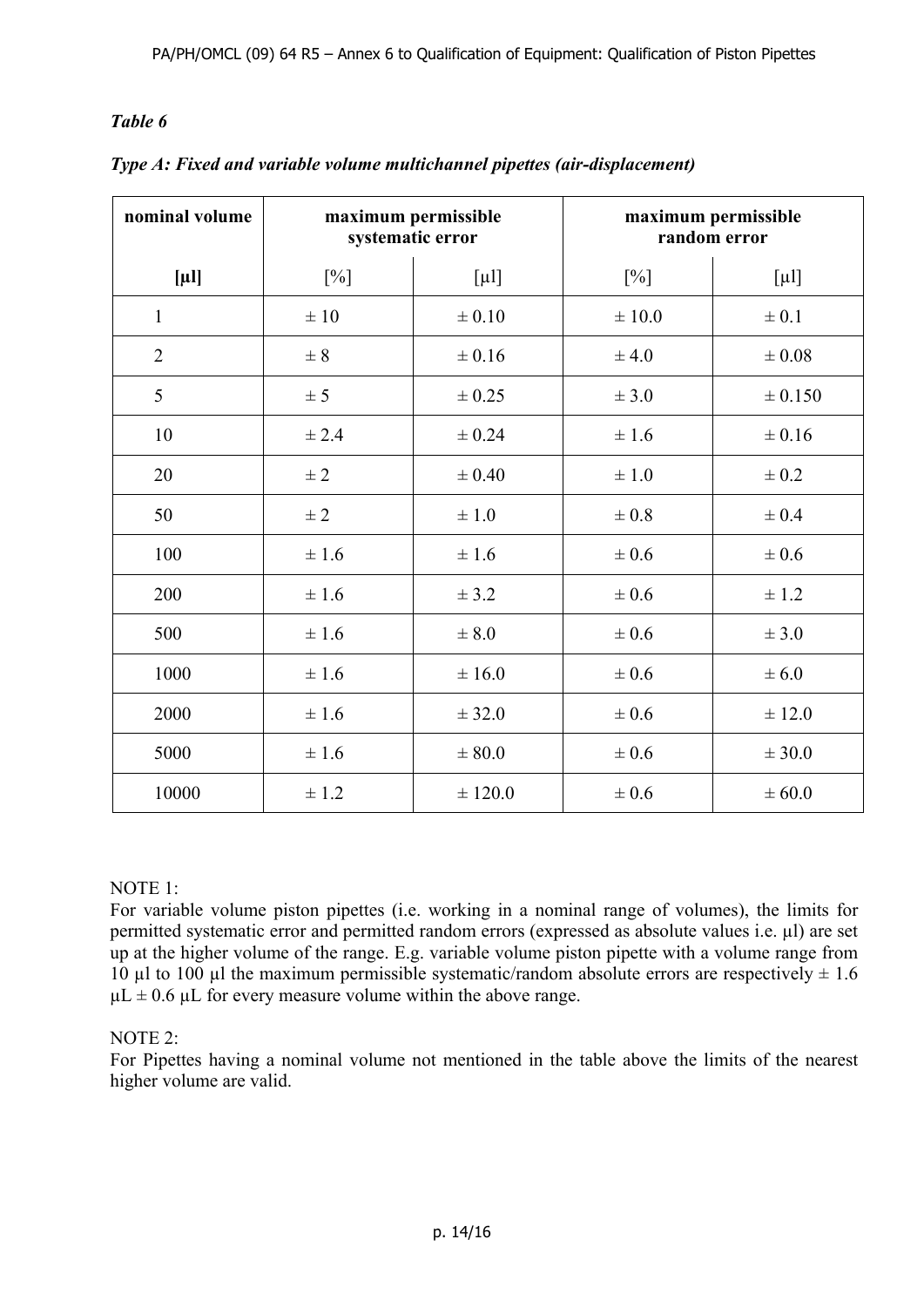#### **NON-CONFORMITY OF PIPETTES**

In case a calibration gives no-compliant results, the pipettes should be placed out of service until adjustment and successful calibration occurred.

#### **INTERNAL CALIBRATION REPORT/CERTIFICATE**

After the calibration, the laboratory should appropriately document the obtained results.

If an internal calibration report or calibration certificate is issued, the following minimum information should be included:

- **-** Title of the report/certificate.
- **-** Identification of the report/certificate.
- **-** Entity having performed the calibration.
- **-** Page numbering.
- **-** Date of calibration.
- **-** Reference to the gravimetric method or alternative procedure used.
- **-** Conditions of measurement (temperature, pressure).
- **-** Z-factor.
- **-** Unique identification of the material used to perform the calibration (balance, hygrometer, thermometer, etc) unless specified in another quality document.
- **-** Unique identification of the pipette.
- **-** Nominal volume of the pipette.
- **-** Volumes selected for the calibration.
- **-** Calibration results (where applicable before and after maintenance).
- **-** Uncertainty of measurement (if appropriate).
- **-** Calculation of systematic error (accuracy) and random error (repeatability).
- **-** Acceptance criteria (if appropriate).
- **-** Conclusion (e.g. PASS/NOT PASS).
- **-** Name and signature of the operator who performed the calibration.
- **-** Name and signature of the supervisor responsible for the release for use of the pipette (preferably a different person from the operator who performed the calibration).

Note: If the laboratory requests calibration to an external company, it should be ensured that this minimal information is contained in the external calibration report/certificate. The responsible person in the laboratory should evaluate and approve this report/certificate as a release for use of the pipette.